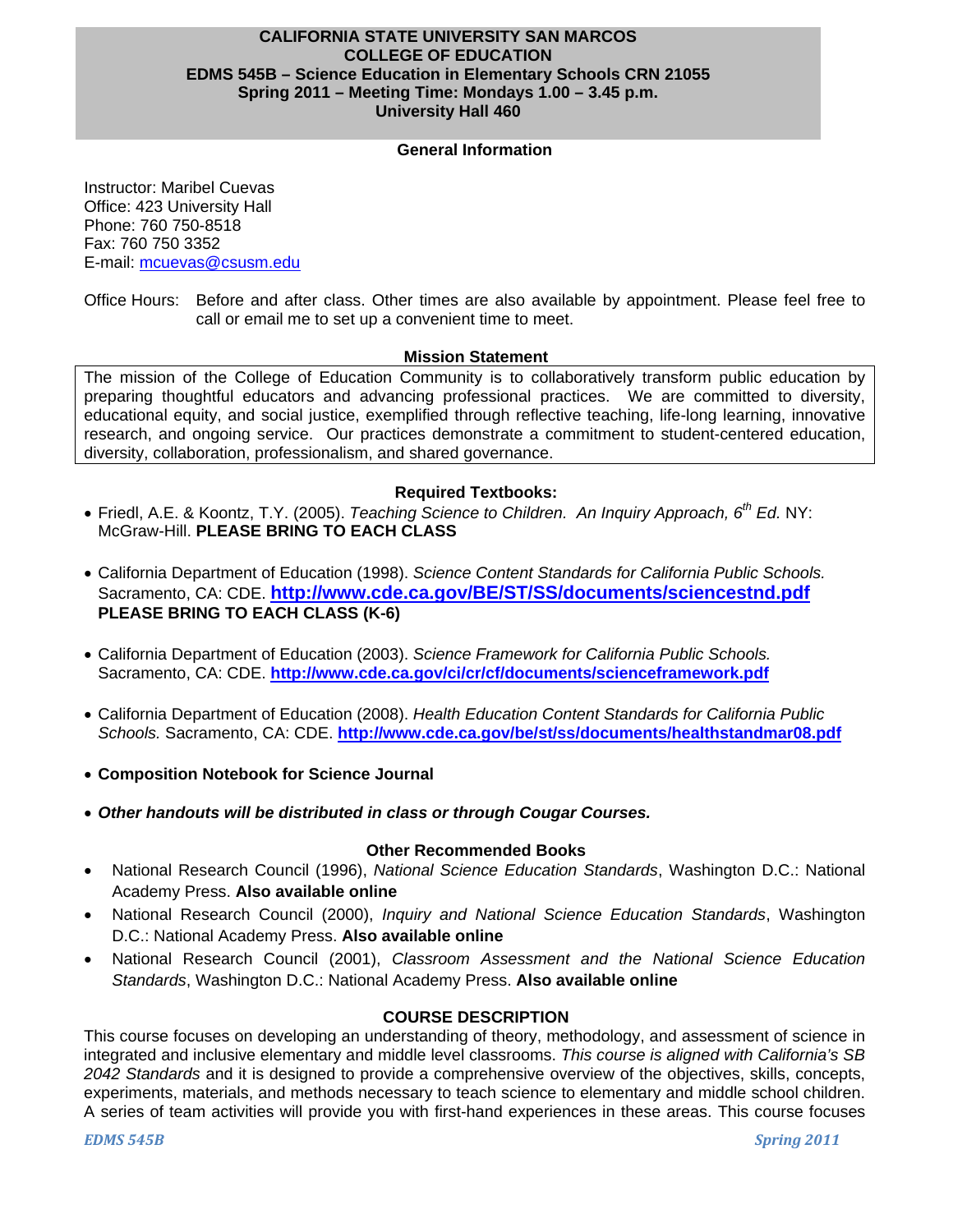on instructional methods, techniques, materials, lesson planning, curriculum development, organization and assessment in science. The integration of curricular areas is addressed. Methods of cross-cultural language and academic development will be integrated into the course.

#### **Course Prerequisites:**

Admission to a Multiple Subject/CLAD Teacher Credential Program.

#### **COURSE OBJECTIVES**

By the end of this course, students should be able to:

- 1. Demonstrate proficiency with inquiry skills of observing, measuring, inferring, classifying, predicting, verifying predictions, hypothesizing, isolating variables, interpreting data, and experimenting.
- 2. Identify exemplary materials (curriculum kits, science programs, textbooks, equipment, technology, ancillary materials) appropriate for elementary and Middle school children.
- 3. Demonstrate knowledge and understanding of the California Science Framework, the California Health Framework, the California Health Education Content Standards and the National Science Education Standards
- 4. Demonstrate an understanding of the physical, earth and life science concepts included in the K-8 California Science Content Standards, and how to design lessons to teach the concepts.
- 5. Use the Learning Cycle Model of instruction to teach science in a contemporary manner.
- 6. Use technology in elementary and middle school science teaching.
- 7. Demonstrate confidence in leading and performing investigations designed to teach science concepts, science process skills, and scientific attitudes.
- 8. Use authentic methods of assessment to evaluate student learning of science concepts and processes.
- 9. Design an integrated science web quest.
- 10. Practice strategies to include all students in science (linguistically and culturally diverse, students with disabilities and other students with special needs).

## **INFUSED COMPETENCIES**

#### **Authorization to Teach English Learners**

This credential program has been specifically designed to prepare teachers for the diversity of languages often encountered in California public school classrooms. The authorization to teach English learners is met through the infusion of content and experiences within the credential program, as well as additional coursework. Students successfully completing this program receive a credential with authorization to teach English learners. (Approved by CCTC in SB 2042 Program Standards, August 02))

#### **Special Education**

Consistent with the intent to offer a seamless teaching credential in the College of Education, this course will demonstrate the collaborative infusion of special education competencies that reflect inclusive educational practices.

#### **Technology**

This course infuses technology competencies to prepare candidates to use technologies, emphasizing their use in both teaching practice and student learning.

## **Computer/Cell Phone Use During Class**

*You are welcome to use a laptop computer in class when working on in-class assignments. The use of computers for taking notes is discouraged because most students find it disruptive when they are focusing listening to presentations and can hear keyboarding in the classroom. Please use cell phones, computers or other personal electronic devices to text, check email, or conduct personal business OUTSIDE of class. Your kind consideration is greatly appreciated by all!*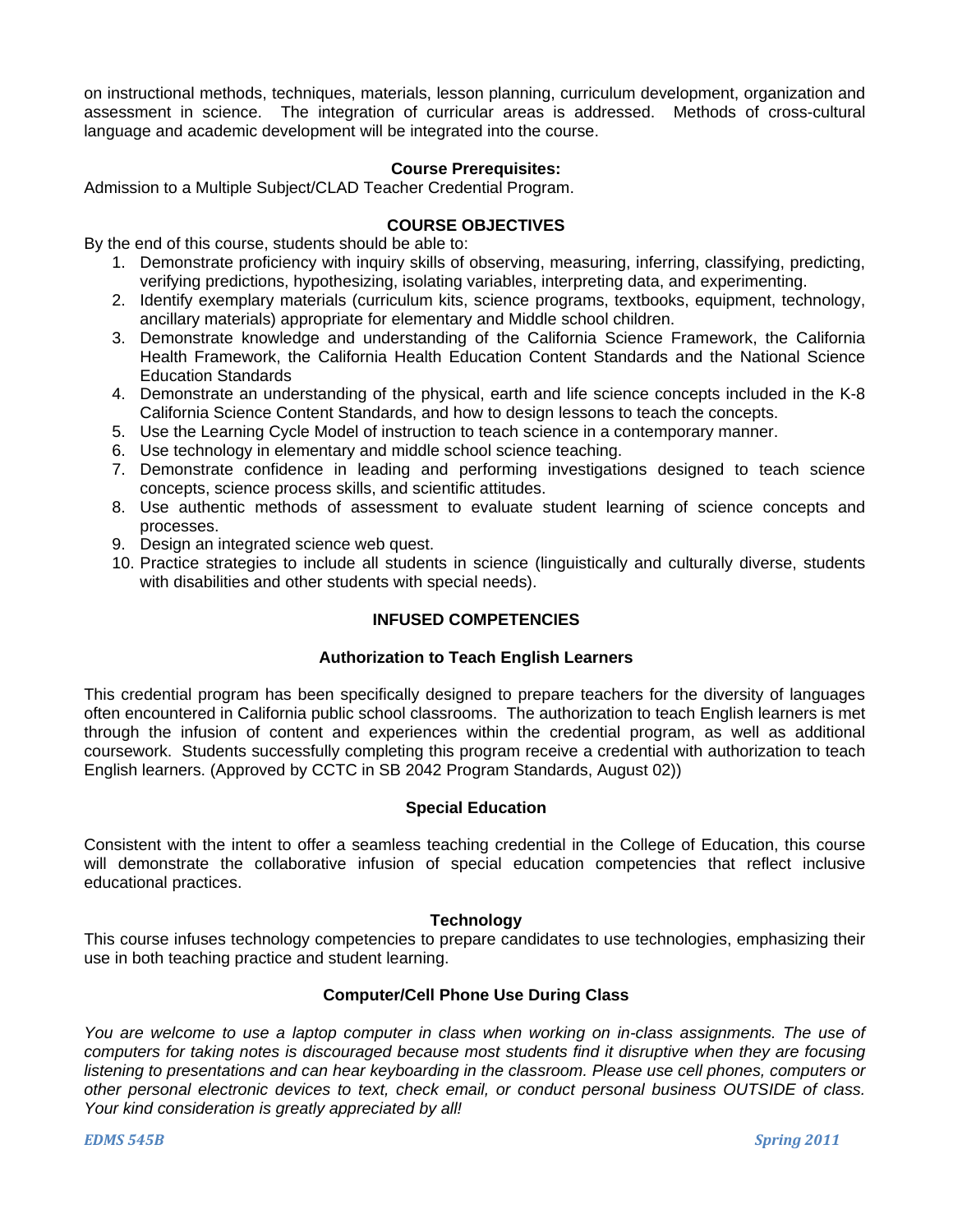#### **COURSE REQUIREMENTS**

## **COE Attendance Policy**

Due to the dynamic and interactive nature of courses in the College of Education, all students are expected to attend all classes and participate actively. At a minimum, students must attend more than 80% of class time, or s/he may not receive a passing grade for the course at the discretion of the instructor. Individual instructors may adopt more stringent attendance requirements. Should the student have extenuating circumstances, s/he should contact the instructor as soon as possible.

For this class, each class session that you are absent from class drops your maximum final grade by 5% points. Late arrivals and early departures will affect your final grade as well. For each late arrival or early departure you will lose 2% points. A make-up assignment will be available for up to two classes (10% points). This means that if you are absent twice and complete a makeup assignment and earn full credit points on this assignment, you may not be penalized on attendance. The makeup assignment applies to ALL absences excused or otherwise. Absences do not change assignment due dates.

#### **Writing**

In keeping with the All-University Writing Requirement, all courses must have a writing component of at least 2,500 words (approximately 10 pages), which can be administered in a variety of ways.

#### **Students with Disabilities Requiring Reasonable Accommodations**

Students are approved for services through the Disabled Student Services Office (DSS). This office is located in Craven Hall 5205, and can be contacted by phone at (760) 750-4905, or TTY (760) 750-4909. Students authorized by DSS to receive reasonable accommodations should meet with their instructor during office hours or, in order to ensure confidentiality, in a more private setting.

#### **CSUSM Academic Honesty Policy**

"Students will be expected to adhere to standards of academic honesty and integrity, as outlined in the Student Academic Honesty Policy. All written work and oral assignments must be original work. All ideas/materials that are borrowed from other sources must have appropriate references to the original sources. Any quoted material should give credit to the source and be punctuated with quotation marks.

Students are responsible for honest completion of their work including examinations. There will be no tolerance for infractions. If you believe there has been an infraction by someone in the class, please bring it to the instructor's attention. The instructor reserves the right to discipline any student for academic dishonesty in accordance with the general rules and regulations of the university. Disciplinary action may include the lowering of grades and/or the assignment of a failing grade for an exam, assignment, or the class as a whole." In addition, all cases of academic dishonesty will be reported to the Dean of Students.

#### **Plagiarism**

As an educator, it is expected that each student will do his/her own work, and contribute equally to group projects and processes. Plagiarism or cheating is unacceptable under any circumstances. If you are in doubt about whether your work is paraphrased or plagiarized see the Plagiarism Prevention for Students website http://library.csusm.edu/plagiarism/index.html. If there are questions about academic honesty, please consult the University catalog.

#### **TOPICS OUTLINE**

- $\checkmark$  The Nature of Science
- $\checkmark$  Science Process Skills and Scientific Attitudes
- $\checkmark$  CA Science/Health Content Standards Grades K-6
- $\checkmark$  California Science/Health Framework
- $\checkmark$  The Learning Cycle Model of Instruction (5E Lesson Plan)
- $\checkmark$  Learning Cycle Science Lesson Demonstrations
- $\checkmark$  Teaching Science to ELL Students (SDAIE Strategies)
- $\checkmark$  Teaching Science to GATE and Special Needs Students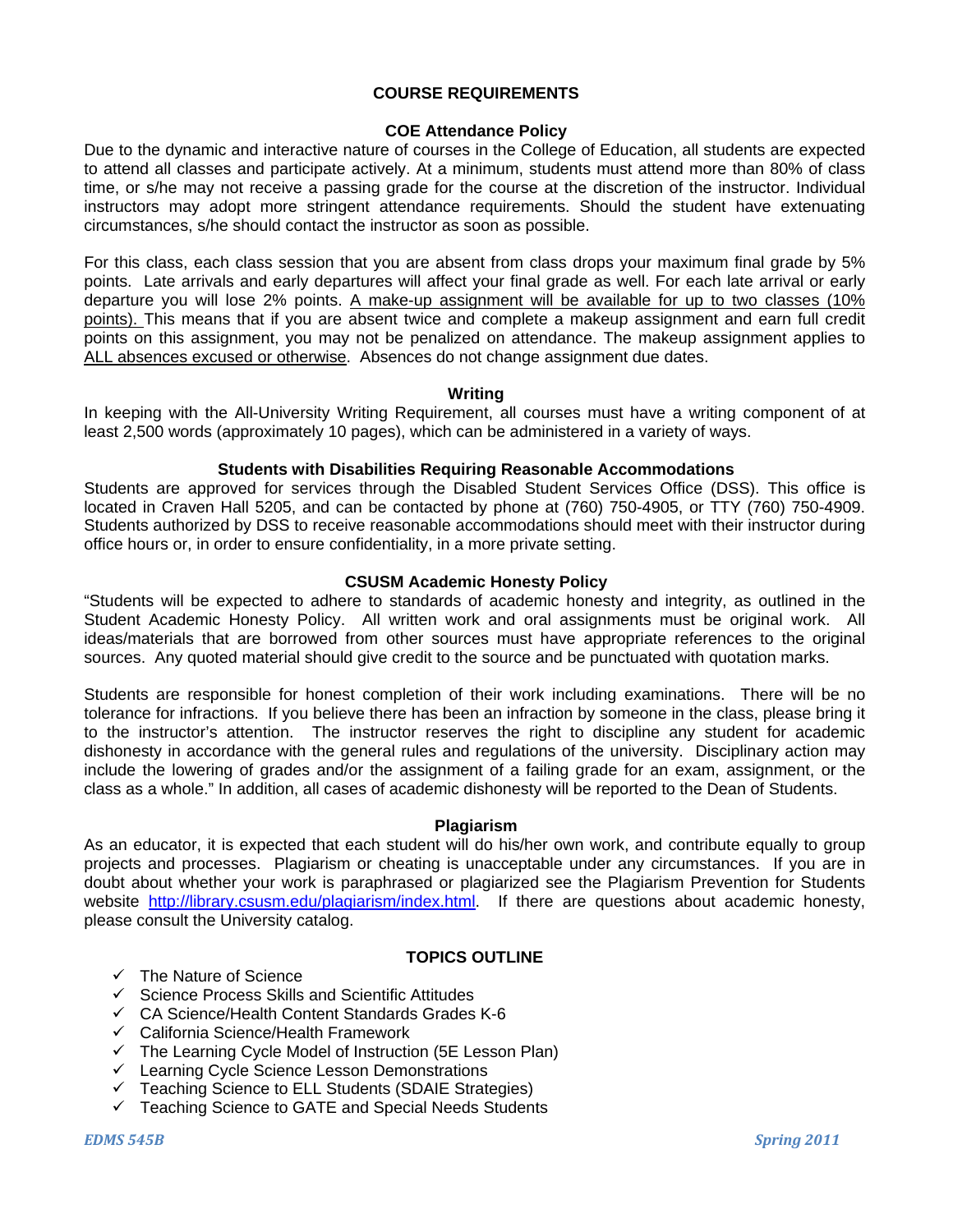- $\checkmark$  Authentic Assessments and Rubrics in Science
- $\checkmark$  Safety issues in Science
- $\checkmark$  Science Projects, Student Research and Science Fairs
- $\checkmark$  Infusing Technology into Science Teaching
- $\checkmark$  Infusing Writing Activities in Science Lessons
- $\checkmark$  Science Curriculum Kits and Supplementary curricula and materials
- $\checkmark$  Current Issues in Science Education

## **COURSE ASSIGNMENTS AND LEARNING OUTCOMES**

- Class Participation 7pts
- Science Concept Maps 24pts
- 5E Science Lesson Plan (Pairs/Groups TBD) 10pts
- 5E Science Lesson Presentation (Pairs/Groups TBD) 20pts
- 5E Science Lesson Reflection 4pts
- Science Exploration Fair (Lesson Plan, Presentation, Display Board & Reflection (Groups TBD)– 20pts
- Web quest (Technology& Web Resources) (Groups TBD) 15pts
- Make Up Assignment Up to 10 points for missed classes

Each student is responsible for ensuring that assignments are submitted correctly and on time. Late assignments will be penalized by a 10% point reduction each day they are late. Online assignments not correctly posted do not count as submitted and will be subjected to the late assignment policy. Keep digital copies of all assignments for your Credential Program TPE Portfolio where necessary.

## **CRITERIA FOR GRADING ASSIGNMENTS**

- A. 90-100%: Outstanding work on assignment, excellent syntheses of information and experiences, great insight and application, and excellent writing.
- B. 80-89%: Completion of assignment in good form with good syntheses and application of information and experiences; writing is good.
- C. 70-79%: Completion of assignment, adequate effort, adequate synthesis of information, and application of information and experiences, writing is adequate.
- D. 60-69%: Incomplete assignment, inadequate effort and synthesis of information, writing is less than adequate.

The above criteria will be applied in conjunction with specific assignment rubrics. Points earned will determine grades:

| $A = 93 - 100$            | A- = 90-92 B+ = 87-89 | $B = 83 - 86$ | $B = 80-82$ |
|---------------------------|-----------------------|---------------|-------------|
| $C_+ = 77-79$ $C = 73-76$ | $C = 70-72$           | $D = 60-69$   | $F = 0.59$  |

#### **ASSIGNMENT DESCRIPTIONS**

Please refer to Cougar Courses-Assignment Drop Box Section, which includes description and rubric for each assignment.

#### **1. Active Participation, Class Discussion and Collaboration: 7pts**

Teacher education is a professional preparation program and students will be expected to adhere to standards of dependability, professionalism, and academic honesty.

Grading will include a component of "professional demeanor." Students will conduct themselves in ways that are generally expected of those who are entering the education profession, including the following:

- On-time arrival to all class sessions and attendance for the entire class period
- Advance preparation of readings and timely submission of assignments
- A positive attitude at all times
- Active participation in all class discussions and activities
- Respectful interactions with the instructor and other students in all settings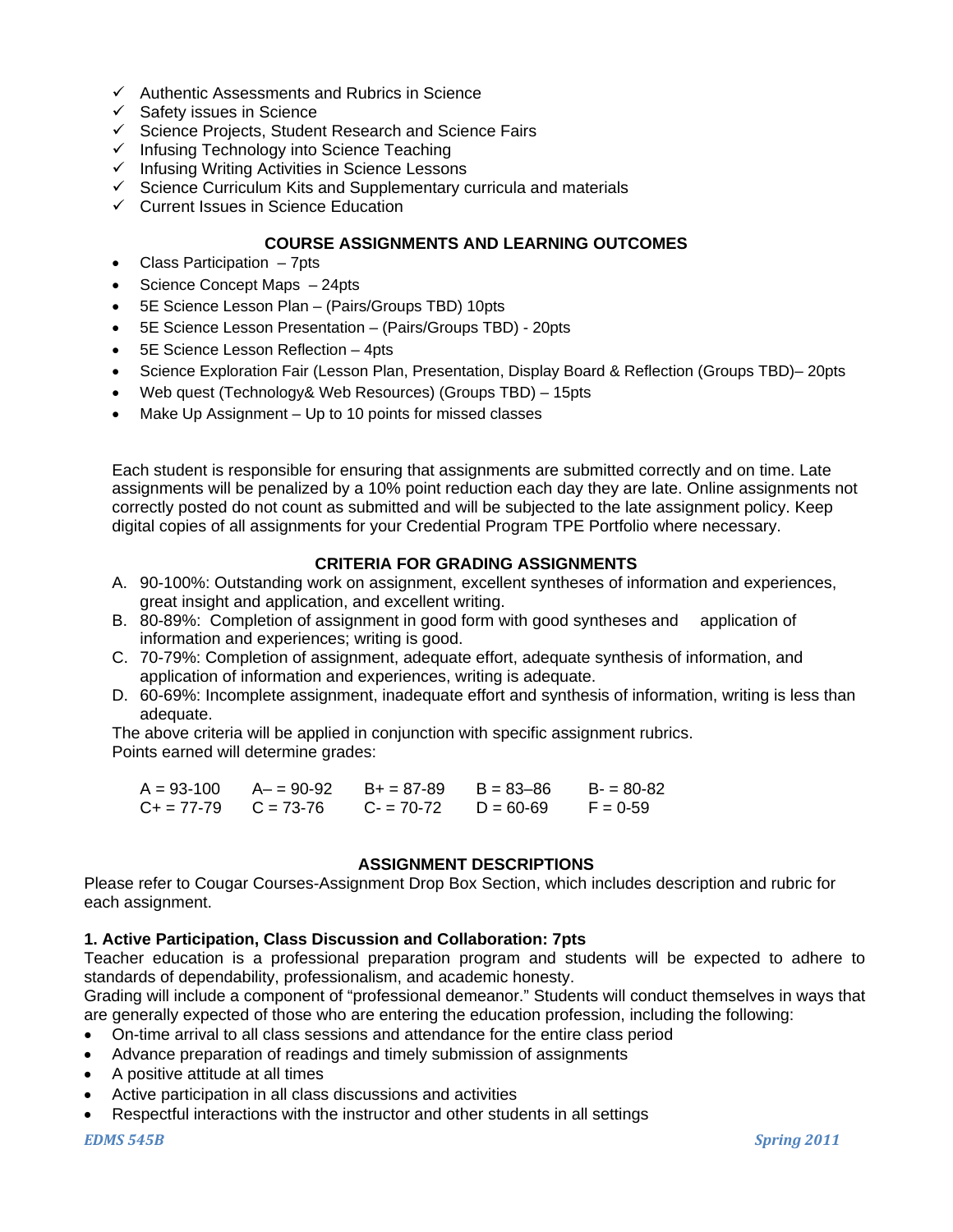Carefully considered, culturally aware approaches to solution-finding

Students will engage in active learning each class session, and will be expected to actively participate. You may lose points for lack of participation based on the following criteria:

- Do you participate in class discussions productively, sharing your knowledge and understandings?
- Do you interact productively with your peers, taking on a variety of roles (leader, follower, etc.)?
- Do you contribute appropriately to group work—do you "do your share"?
- Are you able to accept others' opinions?
- Are you supportive of others' ideas?
- Do you support your peers during their presentations?
- Can you monitor and adjust your participation to allow for others' ideas as well as your own to be heard?

## **2. Science Concept Maps: 24 points (4 points per assignment) - See class schedule for due dates**

Assigned readings from the course text provide an important foundation for your increasing understanding of science content and how to effectively teach science. Three chapters at a time from the course text *Teaching Science to Science: An Inquiry Approach* will be designated for reading on specific class meeting (see class schedule for chapter assignment). To demonstrate your comprehension of science contentrelated readings you are asked to complete a Concept Map. The concept map will be due at the beginning of class time on the dates corresponding to the date the readings are assigned. You will only receive credit points, if the concept map is completed by the start of class on date indicated in the schedule.

## **Science Concept Map guidelines:**

- 1. Choose **one** of these chapters and read it to develop an in-depth understanding of its contents. For the chosen chapter, you will prepare a concept map that shows a clear hierarchy and depicts how the concepts are linked or relationship between the concepts, using **concept-mapping principles**. The concept maps should be generated using a concept mapping software of your choice. Some recommended software include; Inspiration (Available on all public university student computers and at www.inspiration.com) or Cmap Tools (free download available at http://cmap.ihmc.us/download/dlp\_CmapTools.php?myPlat=Win) **OR** legibly handwritten.
- 2. Choose an activity from the chapter you have chosen for your concept map that you feel fits well with content of your concept map and list this on your rubric.
- 3. Match your activity to a specific CA Science Content Standard and list on your rubric. **You must have two for each grade level (K-2, 3-4, 5-6).**
- 4. Bring a copy of your concept map to class. Put your name, chapter and date when the reading was assigned at the top of each page. You will be asked to share your concept maps with your peers at the beginning of each class session. You should be prepared to share in depth the breadth of your concepts presented in the chapter you read. Everyone will reflect upon what they learned in a science journal and individuals will be asked to share.
- 5. Print, complete and attach a Science Concept Map Rubric to your Science Concept Map.
- 6. After you have received your graded Concept Map, please paste it into your science journal. You will automatically lose half the points on the day's concept map if you are unable to share the concepts with the class.

## **Each Science Concept Map has a possible total of 4 points based on the following criteria:**

- 1. Map shows clear hierarchy or relationships of the science content.
- 2. Maps cover the depth of the science content in the assigned chapter.
- 3. Maps use 1-2 words or nouns for Concepts (not sentences) and use verbs or prepositions for linking words between concepts and include Chapter Key Terms.
- 4. Maps are connected to a Science Activity from the *Teaching Science to Children: An Inquiry Approach* textbook **and** a CA Science/Health Content Standard

## **3. The 5E Science Lesson Plan –10 Points** *-* **See class schedule for due dates**

The spirit of the assignment is to develop and teach a particular kind of a science inquiry lesson that teaches both science process skills and science content using the Learning Cycle Model of Instruction.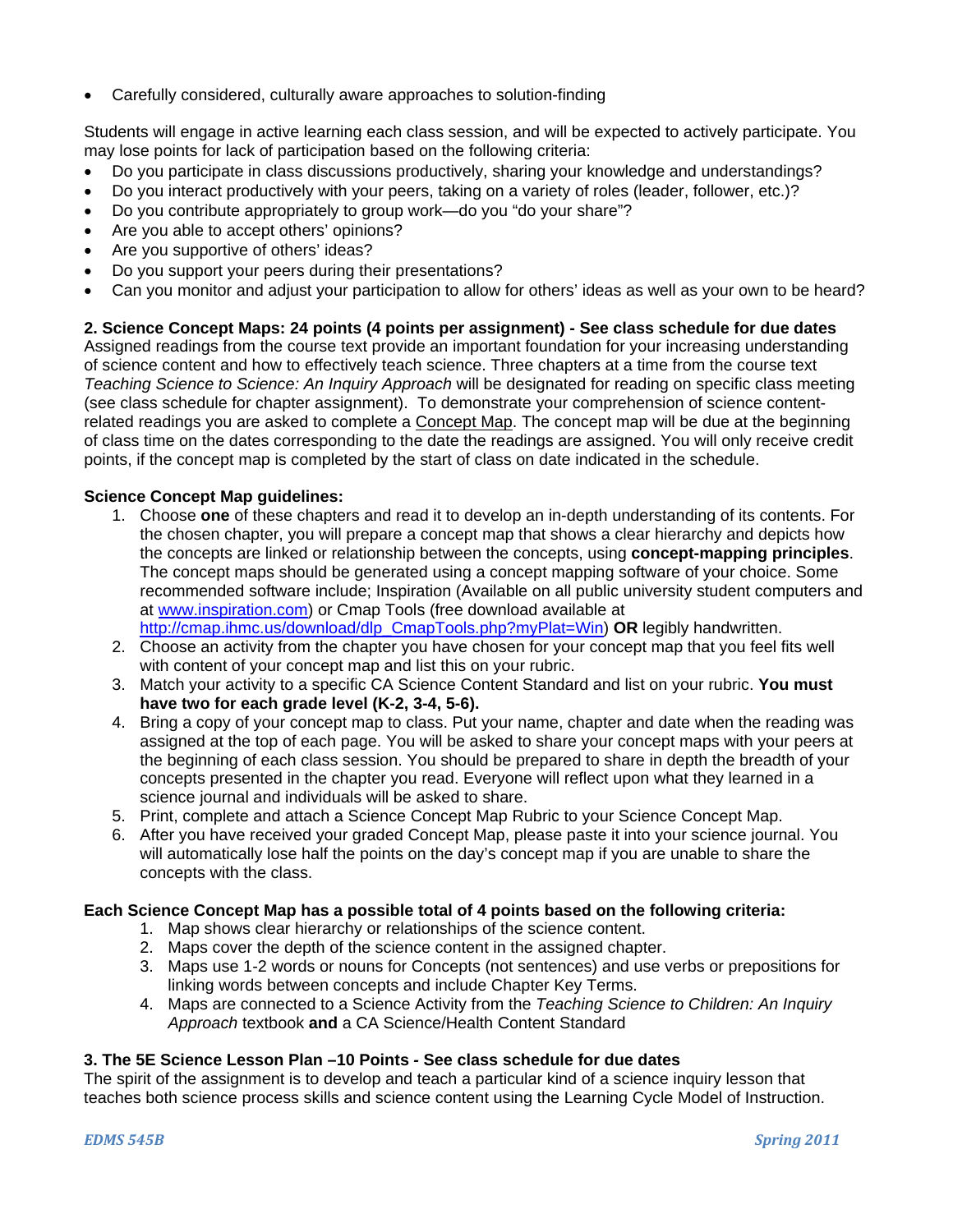You will work in pairs or groups to create and lead a science lesson based on the Learning Cycle Model of Instruction (5E lesson plan). You will prepare and teach this lesson to your classmates. Use activities from the textbook, Internet sites or other science resources. The team should teach the lesson as you would to elementary or middle school students.

#### **Elements to Include Within Your Lesson Plan**

**Lesson Title**: What is the title of your lesson?

**Grade Level**: What is the grade level?

**Student Groupings**: How will you group students for instruction?

**California Science/Health Content Standard(s):** What standards are addressed? Include at least one science area (life science, physical science, or earth science) standard and one investigation and experimentation standard **OR** one health content standard, within one of the six health content areas: 1) Nutrition and Physical Activity, 2) Growth, Development, and Sexual Health, 3) Injury Prevention and Safety, 4) Alcohol, Tobacco, and Other Drugs. 5) Mental, Emotional, and Social Health, and 6) Personal and Community Health.

**Lesson Objective(s)/Outcome:** What do you want students to be able to do? Write in complete sentences. Use an action verb and explain how students will demonstrate their new knowledge and understanding. "The students will demonstrate understanding of

**Science Concept(s) (Enduring Understandings):** What are you trying to teach? Do not say "The students will \_\_\_\_." (That is an objective, not a concept.)

 Explain, Elaborate, Evaluate). Please include approximate time for each stage (E) of the 5E lesson plan. *For completion of this assignment please access the 5E lesson plan template on Cougar Courses.* **Lesson Procedures:** List the procedures for each stage of the 5E Learning Cycle (Engage, Explore,

## **The Learning Cycle (5E Lesson)**

**Learning Cycle Part 1: Exploration** 

**Engage**: the "catch"

- Tap students' Prior Knowledge
- Focus learners thinking by piquing their interest
- Spark interest in the topic

## **Learning Cycle Part 2: Concept Invention**

**Explore**: the "do"

- Provide hands- on activities
- Provide common, concrete, tactile experiences with skills and concepts
- Student driven
- Inquiry based

**Explain**: "the lesson"

- Connect the pieces together
- Use language of instruction
- Higher order thinking questions
- Use students previous experiences as the basis for explaining concepts
- Clarify and correct misconceptions

## **Learning Cycle Part 3: Concept Application**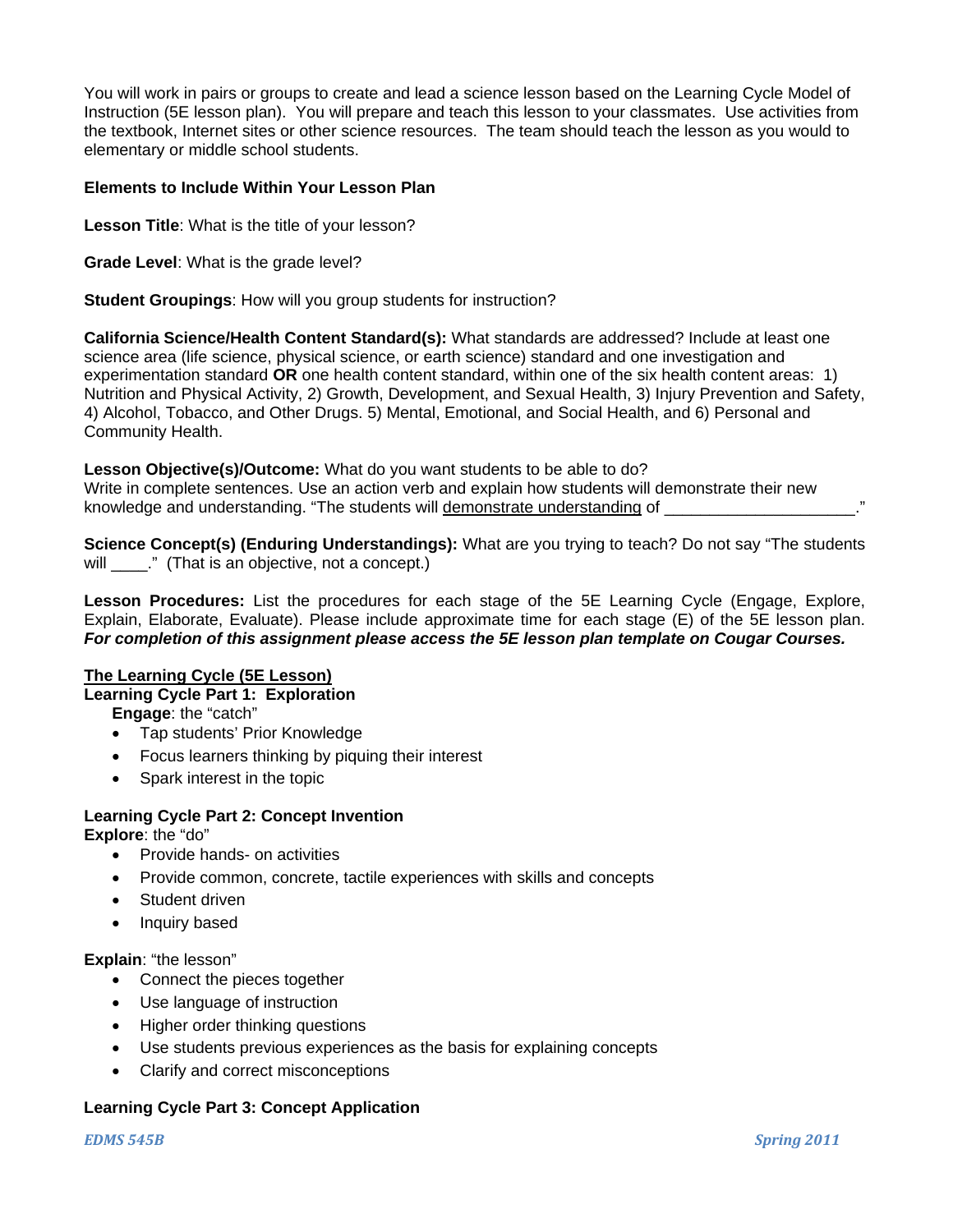**Elaborate**: the "enrich"

- Apply real life application
- Deepen understanding of concept
- Apply concept in new context
- Expect students to use content (topic) terms appropriately
- Apply or extend concepts and skills in new situation

**Evaluate**: the "did they get it?"

- How will your students demonstrate that they have met the objective(s)?
- What evidence demonstrates that they have achieved the objective?
- Student demonstrates knowledge of concept and/or skills

Please use the following description below to assist you in completing the 5E lesson plan.

**Guiding Question(s):** List the essential question/s specific to the concept that you want students to be able to answer during the lesson. What is it that students should be able to answer by having successfully participated in your lesson? Use higher level questions and ensure that these are not lower level fact or information questions (refer to Bloom's Taxonomy). For example, instead of "Why did warming the bottle cause the attached balloon to inflate? Ask "How can you demonstrate that air is a real substance that occupies space?"

**Materials/Resources/Technology:** What does the teacher need? What do the students need? **Please include at least** 2 interactive relevant web sites with descriptions and links

**Criteria for Assessments Conducted in the Evaluate Stage of 5E lesson plan:** What criteria will you use to grade the assessment? How will you know if someone has successfully completed the assessment?

**Differentiation:** Adaptations and accommodations for students with special needs (ELL, Special Education and GATE students)

**References:** Title, author, publisher, year

#### **4. The 5E Science Lesson Presentation: 20 points - See class schedule for due dates.**

Each team will be allocated a maximum of 30 minutes of class time to teach their lesson. Prepare a PowerPoint Presentation to use in your lesson. The presentation should include a detailed explanation of the science or health content, as well as a list and definitions of science/health concepts important to the lesson. Include two websites (with short descriptions) that address the science/health topic and concepts through simulations, graphics and movies. You should have links to these web sites and show examples during the lesson.

**Helpful Hints: Begin the "Explore" stage with students making predictions or answering essential questions or completing a challenge**. You should take the activities "off the paper" and require students to use the science process skills with science manipulatives. **You need to know and demonstrate the stages of the 5E Learning Cycle, or you will not be given credit for your lesson.** Be sure you understand the concepts you are emphasizing, and that you can explain them. The lessons should be developmentally appropriate for K-8 grade students, and should follow the NSTA Safety Guidelines.

Bring one copy of your lesson plan to class for the instructor on the day of your presentation and post a copy of the lesson plan on the online forum of the Cougar Courses page for access by your classmates.

#### **5. The 5E Science Lesson Reflection: 4 points – Due one week from the date of your 5E Science Lesson Presentation**

After teaching the lesson in class, you should each complete a lesson reflection. The reflection should include strengths, weaknesses, and recommendations for improvement addressing the following questions: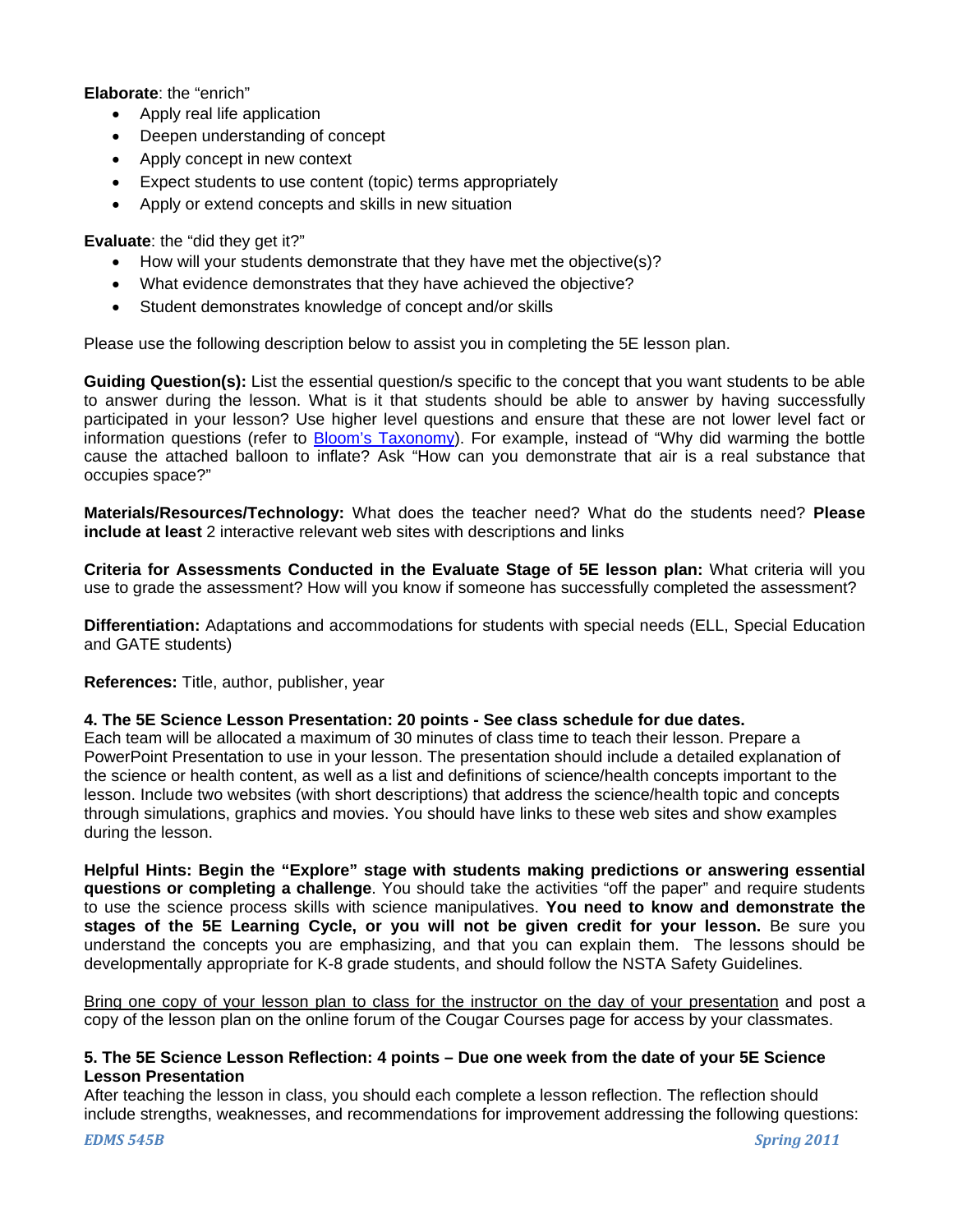- Why were the instructional strategies and student activities appropriate for this class based on learning objectives and student development needs?
- How did the instructional strategies and student activities help the students make progress toward achieving the state adopted academic content standards for student in this content area?
- Explain the strengths and weaknesses of your assessment in relationship to the learning goals/objectives.
- Describe your alternative assessment based on the potential gaps in the students learning. *\*No more than 2 pages (double spaced).*

#### **6. Science Exploration Fair Lesson Plan and Presentation: 20 Points – See Schedule for due dates**  Working in pairs, assigned in class, you will develop:

- Develop a hands-on, inquiry-based activity that uses a discrepant event using the CA science/health content standards for  $4<sup>th</sup>/5<sup>th</sup>$  grade students at a local elementary school.
- The inquiry-based activity must follow the NSTA Safety Guidelines.
- The inquiry-based activity should be developmentally appropriate and allow students to explore with a science/health concept by engaging in the activity.
- Check for understanding, and then explain the concept behind the activity, if necessary. Be sure you understand the concept(s) you are emphasizing, and that you can explain it clearly.
- Prepare a presentation board that describes your inquiry-based, hands-on activity and scientific/health concepts using a discrepant event.
- Please be sure to bring sufficient materials for repeating the lesson 10 times to groups of 5-6 students.
- After the Science Exploration Fair write a complete reflection about how children demonstrated understanding and how you could or did improve.

## **Please complete a 5E Lesson Plan (Engage, Explore, Explain) as follows:**

- 1. Team Member Names
- 2. Science Concept (and definition) you are teaching. Write it out in a complete sentence. Do not say, "The students will \_\_\_\_." (That is an objective, not a science concept.)
- 3. Lesson Objectives
- 4. California Science/Health Content Standards addressed
- 5. Engage
- 6. Exploration
- 7. Explain
- 8. References

## **7. Science Web quest (Using Technology & Web Resources for Science Teaching and Learning): 15 points - See class schedule for due dates**

Technology provides unique resources for teaching and learning in science. In this assignment, you will apply your understanding of web-based resources to specific science lessons. This assignment is linked to your Capstone research project in ID 381B. In the capstone research project, you will conduct scientific research on a given science topic. In this assignment, your task is to think about how you can invite K-8 students to participate in some aspects of your research project by integrating technology into your capstone research projects by developing a science web quest.

## **Procedures to follow:**

- a. Read Chapter 3 in the Friedl Text.
- b. Use filamentality or a similar web quest creation template.
- c. The Science web quest must include but not limited to the following:
	- **Introduction** What is the task about and what learning objectives will it achieve
	- **Task** What will the students do? Describe the task that you will assign to students. This may be framed as a "challenge" task.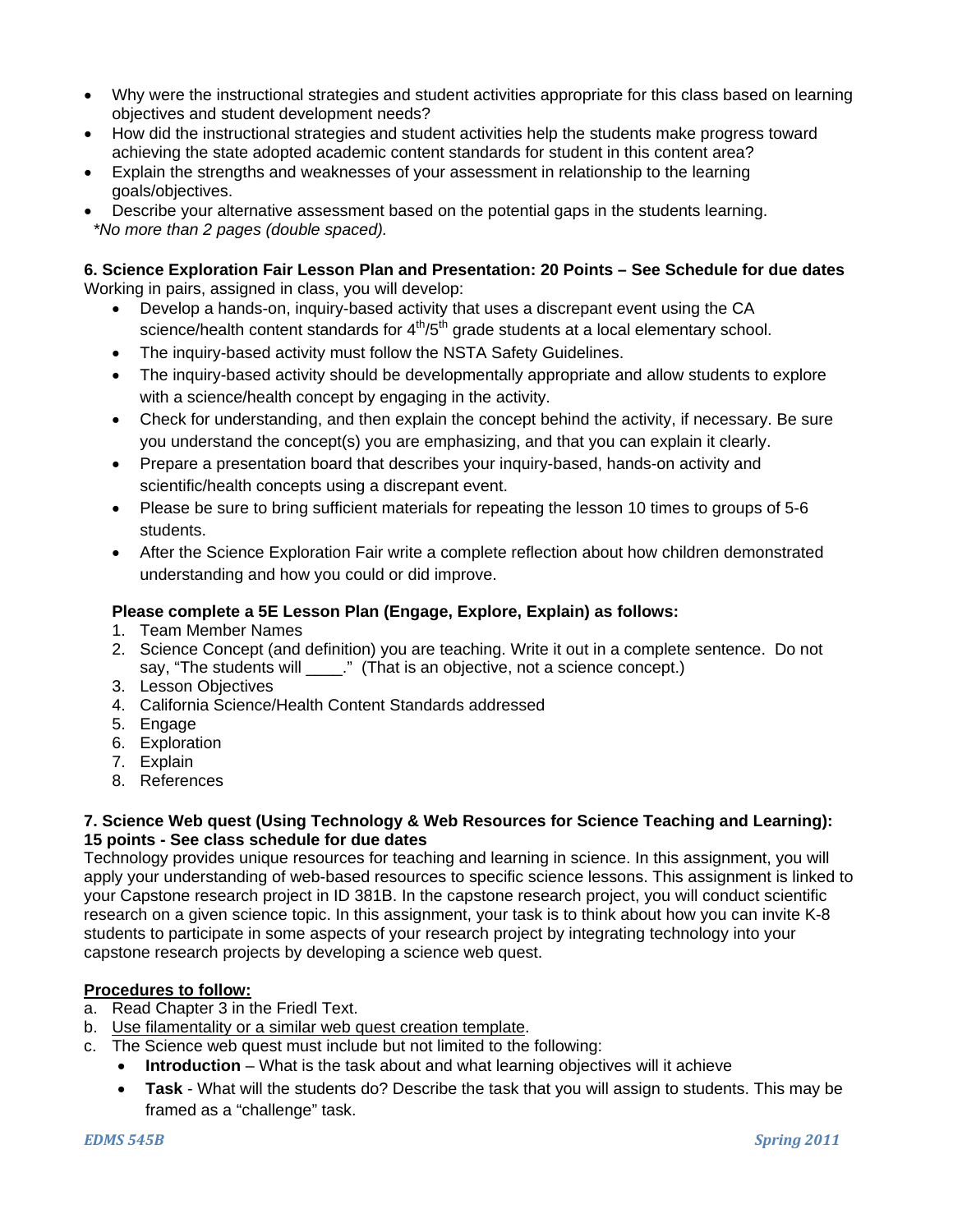- **Process**: How will the students go about doing the task?
- **Resources**: What resources are available for students to complete the task (should include web resources)
- **Product**: What products (student work) will the students generate from the web quest?
- **Evaluation**: How will the products be assessed and evaluated? Include the rubric that will be used.

## **web quest as part of your capstone project presentation. Credit for this assignment includes the web Your final web quest will be submitted as a link through the Cougar Course site and you will share your quest itself and the presentation.**

## **8. Make-up Assignment (missed class or late arrivals/early departures): 10 points**

By completing this assignment you have the opportunity to offset penalty points for missing up to two entire classes or a combination of up to three late arrivals and/or early departures or points missed on other assignments. Attend a science related informal site or formal event or presentation equivalent in time and effort to one class session (3 hrs). This could be a field trip, museum, lecture or some other equivalent experience that will assist you either directly or indirectly in becoming a science teacher. Your choice but you may not use an activity attended prior to the first day of this class!! However, you may revisit a site you have previously visited.

To complete this requirement:

1) Visit a science related informal site or formal event or presentation;

2) Prepare a written summary of your visit documenting what you did for the 3 hours you were at the site, what science ideas and concepts you learned from the visit or presentation and how the visit or presentation can be applied to teaching in K-6 environments;

3) Post your write up to the Cougar Course site related forum;

4) Do a 5 minute PowerPoint presentation to the class during class one of the classes addressing the what you did, what you learned, how it can be applied, highlighting resources from the site. Discuss with the instructor about the class time in which you may do the presentation.

| <b>DATE</b>          | <b>COURSE TOPICS &amp; ASSIGNMENTS</b>                                                                                                                                   | <b>Readings and</b><br><b>Assignments Due</b>                          |
|----------------------|--------------------------------------------------------------------------------------------------------------------------------------------------------------------------|------------------------------------------------------------------------|
| 1/24/2011<br>Class 1 | • Course Overview: Syllabus and Text<br>• Concept Mapping                                                                                                                | Read Chapters 1 and 2                                                  |
|                      | The Nature of Science (Process Skills, Discrepant Events,<br>Inquiry)                                                                                                    | Bring required textbook                                                |
|                      | • Science Content Standards/Framework Overview<br>Instructor Led Learning Cycle Lesson #1: Science Process Skills<br>$\bullet$<br>• Class time for Sign-Up: Concept Maps | Download and print out<br><b>CA Science Content</b><br>Standards (K-6) |
|                      | • Review CA Science Framework/Standards Activity A & B<br>• Class time for Sign-Up: Science Framework/Standards Activity C                                               | Download and read CA<br><b>Science Framework</b><br>pp. 1-22           |
| 1/31/2011<br>Class 2 | • Science Content Standards/Framework: Complete work on<br>Activity C with grade level group.<br>• Science Content Standards/Framework Activity C Team<br>Presentations  | Print Lesson Plan Template<br>and Rubric                               |
|                      | • Introduction to The Learning Cycle Model of Instruction (5E)<br>• 5E Lesson Plan, Presentation, and Reflection (Sign up)<br>Schedule)                                  | Science Framework/<br>Standards Activity A & B                         |
|                      | • Class time for Sign-Up: 5E Lesson Presentations.                                                                                                                       | Science Framework/<br>Standards Activity C (one                        |

## **TENTATIVE CLASS SCHEDULE (Updated 1/20/11)**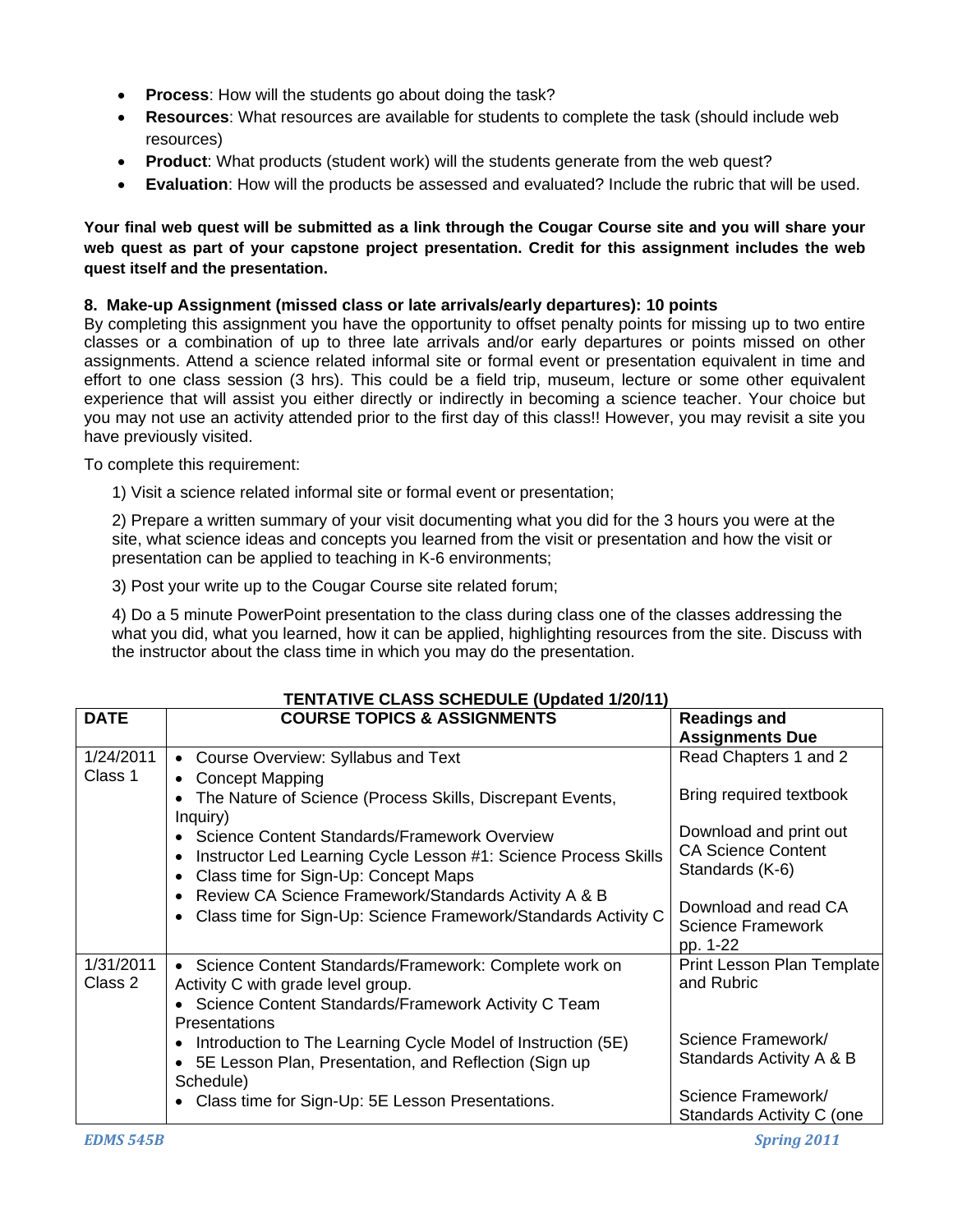|                       |                                                                                                                                                 | per team)                                            |
|-----------------------|-------------------------------------------------------------------------------------------------------------------------------------------------|------------------------------------------------------|
| 2/7/2011              | • Concept Map Sharing                                                                                                                           | Read Chapters 4, 5, and 6                            |
| Class 3               | Instructor Led Learning Cycle Lesson #2: Ch. 4, 5, 6                                                                                            |                                                      |
|                       | Teaching Science to English Language Learners                                                                                                   | Concept Map on Chapters                              |
|                       | Teaching Science to Gate and Students with Special Needs<br>$\bullet$                                                                           | 4, 5, or 6 Due                                       |
|                       | Team time for 5E Lesson Plan/Presentation (time permitting)                                                                                     |                                                      |
| 2/14/2011             |                                                                                                                                                 |                                                      |
| Class 4               | <b>Concept Map Sharing</b><br>$\bullet$<br>Instructor Led Learning Cycle Lesson #3: Ch. 7, 8, 9                                                 | Read Chapters 7, 8, and 9<br>Concept Map on Chapters |
|                       | Assessments (performance assessments, developing criteria for                                                                                   | 7, 8, or 9 Due                                       |
|                       | Assessing learning and using rubrics)<br>$\bullet$                                                                                              |                                                      |
|                       | Team time for 5E Lesson Plan/Presentation (time permitting)                                                                                     |                                                      |
|                       | $\bullet$                                                                                                                                       |                                                      |
| 2/21/2011             | Team 1 The 5E Science Lesson Presentation<br>$\bullet$                                                                                          | 5E Science Lesson Plan                               |
| Class 5               | Team 2 The 5E Science Lesson Presentation<br>$\bullet$                                                                                          | for everyone Due                                     |
|                       | Safety Issues in Science<br>$\bullet$                                                                                                           | 5E Science lesson                                    |
|                       | • Science Projects, Student Research and Science Fairs                                                                                          | reflection due one week                              |
|                       |                                                                                                                                                 | after your 5E lesson                                 |
|                       |                                                                                                                                                 | presentation                                         |
| 2/28/2011             | • Instructor Lead Learning Cycle Lesson #4: Ch. 10, 11, 12                                                                                      |                                                      |
| Class 6               | Instructor Led Learning Cycle Lesson #5: Ch. 13, 14, 15                                                                                         |                                                      |
| <b>TPA Task</b>       | Class time to select partners & plan for Science Exploration Fair<br>$\bullet$                                                                  |                                                      |
| 1 Due                 |                                                                                                                                                 |                                                      |
|                       |                                                                                                                                                 |                                                      |
| 3/7/2011              | • Share Concept Maps                                                                                                                            | Read Chapter 3,                                      |
| Class 7               | <b>Team 3</b> The 5E Science Lesson Presentation                                                                                                | Read Chapters 10, 11, &<br>12                        |
|                       | <b>Team 4 The 5E Science Lesson Presentation</b><br>$\bullet$                                                                                   |                                                      |
|                       | Infusing Technology & Web Resources into Science Teaching<br>$\bullet$<br>Class time to select partners for Web quest Presentation<br>$\bullet$ | Concept Map on Chapters                              |
|                       |                                                                                                                                                 | 10,11, or 12 Due                                     |
|                       |                                                                                                                                                 |                                                      |
| 3/14/2011             | • Share Concept Maps                                                                                                                            | Read Chapters 13, 14,<br>and 15                      |
| Class 8               | Team 5 The 5E Science Lesson Presentation<br>Team 6 The 5E Science Lesson Presentation                                                          |                                                      |
|                       | $\bullet$<br>Integrating Writing into Science Activities (using science<br>$\bullet$                                                            | Concept Map on Chapters                              |
|                       | notebooks)                                                                                                                                      | 13, 14, and 15 Due                                   |
|                       |                                                                                                                                                 |                                                      |
|                       |                                                                                                                                                 |                                                      |
| $3/21 -$<br>3/26/2011 | <b>SPRING BREAK</b>                                                                                                                             |                                                      |
| 3/28/2011             | • Share Concept Maps                                                                                                                            | Read Chapters 16, 17,                                |
| Class 9               | <b>Team 7</b> The 5E Lesson Presentation                                                                                                        | and 18                                               |
| $*5$                  | Team 8 The 5E Lesson Presentation<br>$\bullet$                                                                                                  |                                                      |
|                       | <b>Team 9 The 5E Lesson Presentation</b><br>$\bullet$                                                                                           | Concept Map on 16, 17,                               |
|                       | Science Kits, Supplementary Curricula and Materials<br>$\bullet$                                                                                | and 18 Due                                           |
| $\frac{4}{4/2011}$    | <b>Share Concept Maps</b><br>$\bullet$                                                                                                          | Read Chapters, 19, 20,                               |
| Class 10              | Team 10 The 5E Science Lesson Presentation                                                                                                      | and 21                                               |
|                       | <b>Team 11</b> The 5E Science Lesson Presentation<br>$\bullet$                                                                                  | <b>Concept Maps Chapters</b>                         |
|                       | National Science Education Standards and Benchmarks<br>$\bullet$                                                                                | 19, 20, and 21 Due                                   |
|                       |                                                                                                                                                 |                                                      |